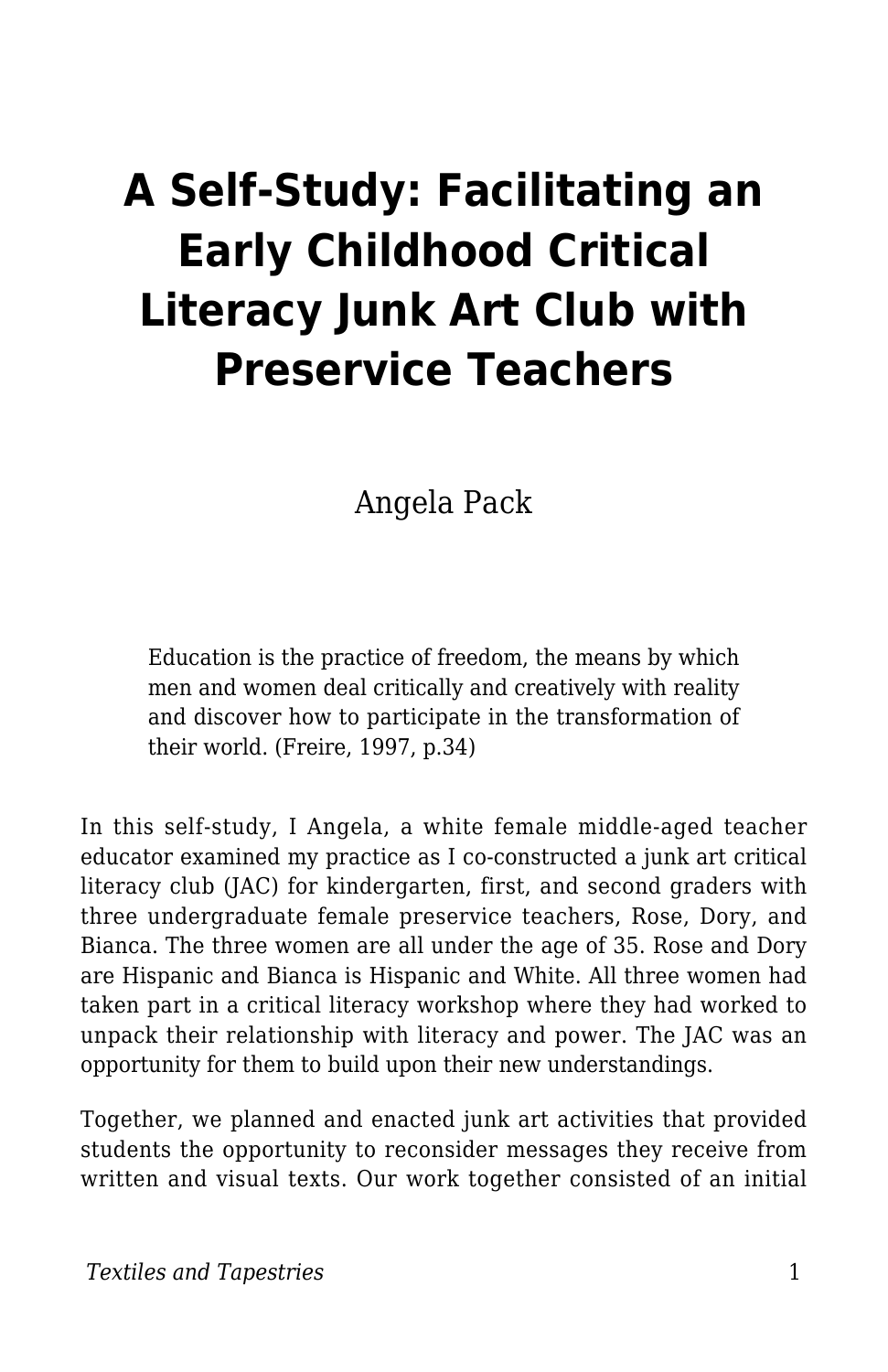planning meeting where we created a goal and lesson plans, six club sessions as well as weekly planning and debriefing meetings. During each club session, we worked together to introduce the topic and support children as they created and shared their art. I used varied techniques to support the preservice teachers. I engaged in the planning and enacting of the JAC, role modeled, asked scaffolding questions, provided feedback, and took part in reflective group discussions. We decided to use junk art because it provided the students with a medium to create and express their emotions and understanding of self. Junk Art is the process of creating threedimensional art by using varied repurposed materials (Junk art, n.d.) The purpose of the study was to examine my practice as I facilitated the preservice teachers during the co-planning and co-constructing of the JAC.

# **Aim/Objectives**

In my self-study, I address the following questions: What happens when I, an early childhood teacher educator, co-construct and coteach a critical literacy junk art club with 3 preservice teachers with kindergarten, first, and second graders and how does facilitating the JAC help me grow as a critical literacy teacher educator?

### **Theoretical Framework**

Critical literacy was the guiding framework for the study. Critical literacy is more than reading traditional written words; it entails examining all kinds of texts such as advertisements (Harste, 2014) to understand how power is constructed and manifested in society (Freire, 1985; Freire & Macedo, 1987). Messages in texts can be used to oppress or liberate people (Freire, 1985; Mosley, 2010). The ability to look at texts through a critical lens is paramount in our society, which is filled with unheard voices, stereotypes, and inequities that are embedded into the framework of the culture (Arthur, 2001).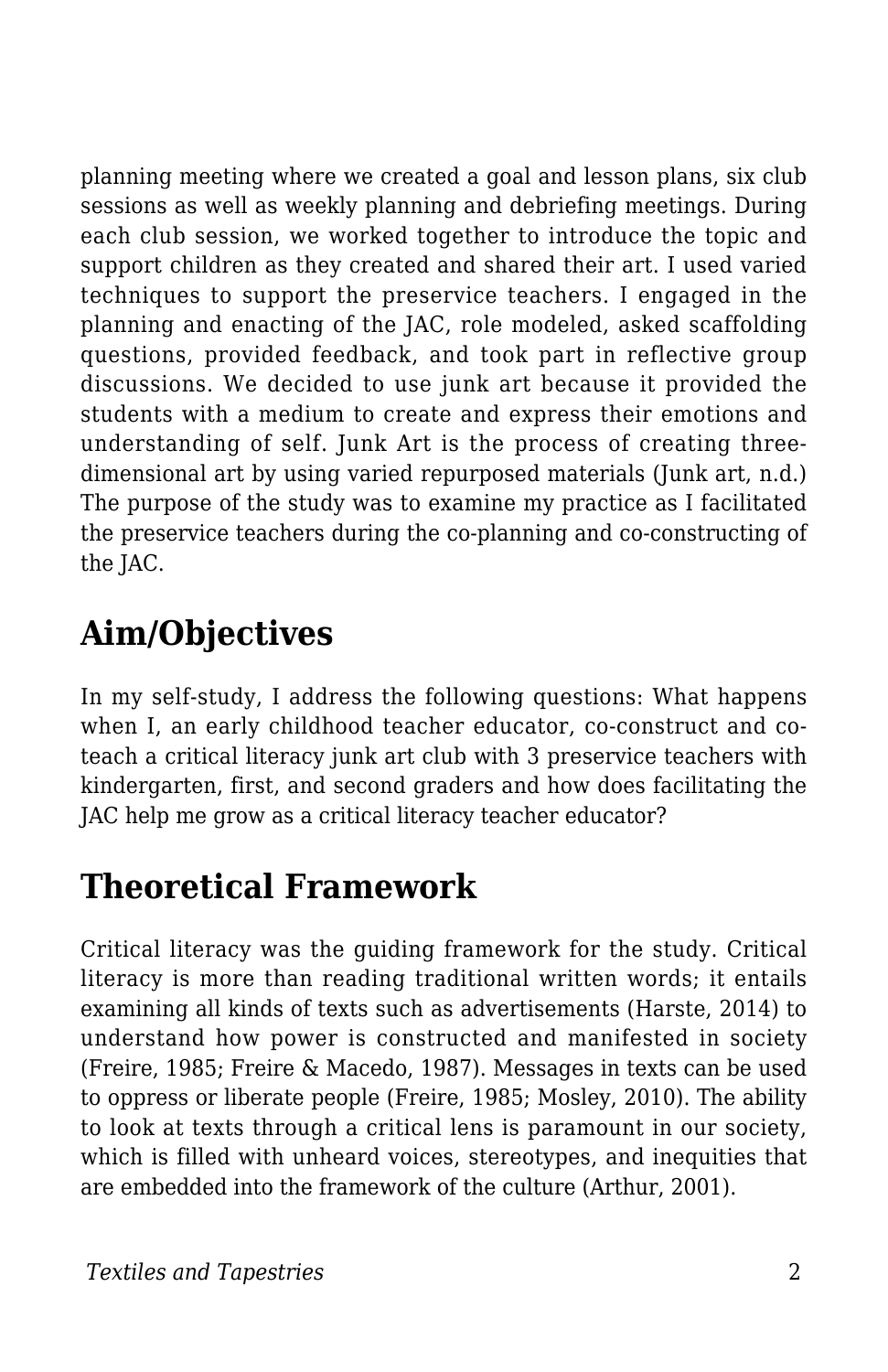Teacher educators have found preparing preservice teachers to enact critical literacy has been fraught with challenges (Wolfe, 2010). Selfstudy research provides critical literacy teacher educators the opportunity to investigate problems they face in their practice (Nilsson & Loughran, 2012). Therefore, it is imperative that teacher educators utilize self-study methodology to develop their practice and add to the literature which is sparse. Skerrett through her self-study theorized teacher educators need to facilitate preservice teachers' looking at the tensions they face while enacting critical literacy and give preservice teacher's the opportunity to construct and teach critical literacy with teacher educator support (2010). The study detailed below moves past a teacher educator facilitating as an observer and examines the teacher educator's practice as an active participant.

### **Methods**

Conducting a self-study is an integral part of being an effective educator because it provides an opportunity to engage in a systematic inquiry into my practice (Berry, 2007). This process requires reflection, collaborative dialogue with a "critical friend" (Whitehead, 1989), and the ability to critique one's practice (Bullough & Pinnegar, 2001). In this self-study, I hoped to examine my practice as I facilitated the JAC.

The data consisted of my field notes, planning documents, my journals, preservice teachers' journals, my correspondences with my critical friend, transcriptions from planning, debriefing, and club meetings, and artifacts from the club sessions. I analyzed the data using the constant comparative method of data analysis (Glaser & Strauss, 1967). I created open codes, closed codes, and themes and discussed them with my critical friend. The constant comparative method is the process of finding and identifying patterns in the data. Through the coding process, I was documented my experience in the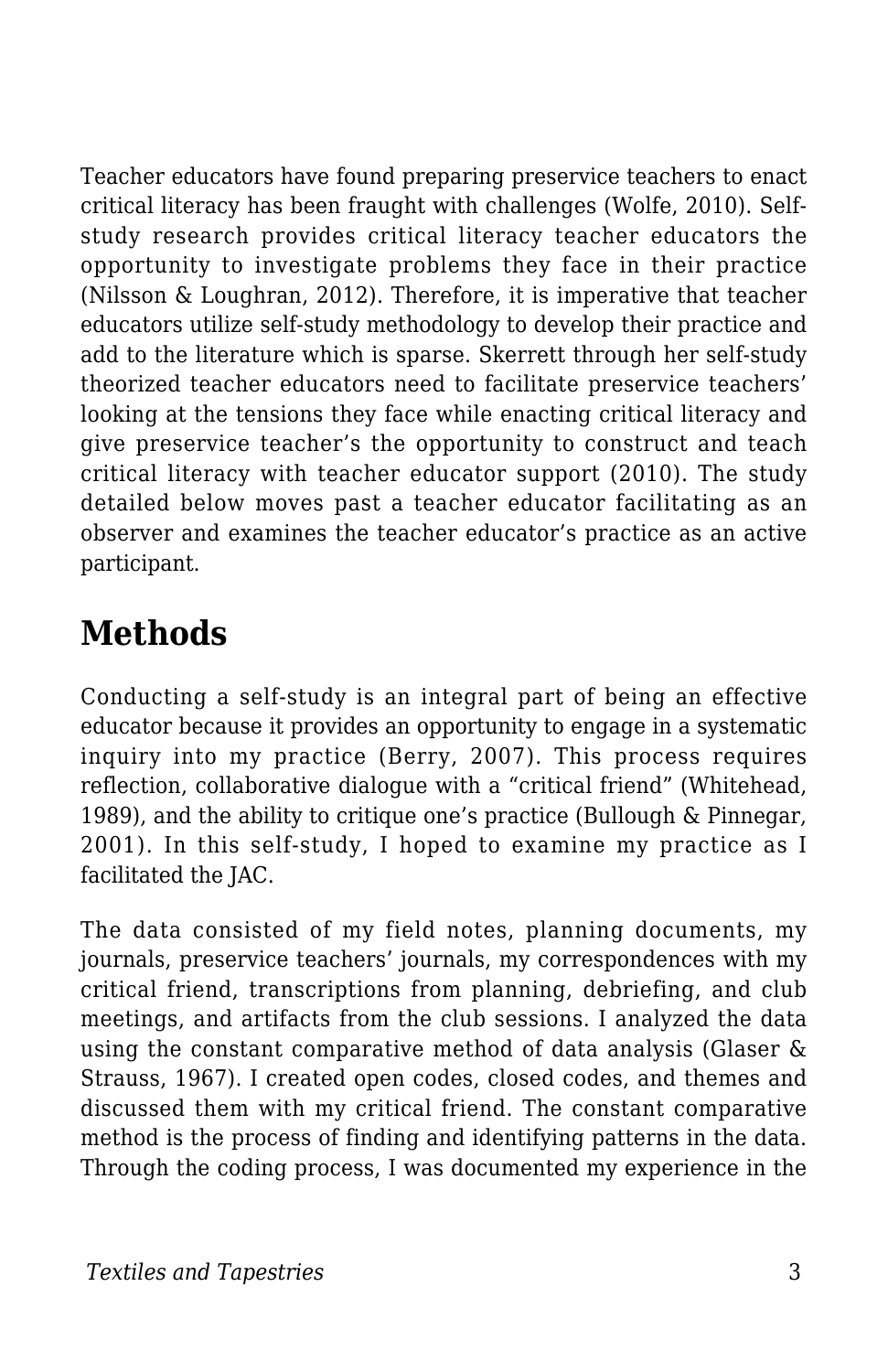JAC (Glaser & Strauss, 1967). I triangulated the data and corresponded with my critical friend to ensure trustworthiness of the findings.

# **Outcomes**

Through a systematic inquiry (Berry, 2007) and collaboration with my critical friend (Whitehead, 1989), I reflected upon my practice as I coconstructed the JAC. I found I had to move past my rigid definition of critical literacy and broaden my understanding to accommodate the ways in which my preservice teachers took on a critically literate stance. I also realized I needed to be comfortable struggling with my emotions surrounding my professional identity when I was vulnerable with my preservice teachers.

### *Broadening my Understanding of Critical Literacy*

I entered the JAC with a specific understanding of critical literacy. The components I considered essential were critical literacy is central to empowerment, involves the unpacking of privilege, and focuses on developing social responsibility; literacy is embedded with political power and never neutral; and critical literacy demands readers interrogate the text and read the word and the world (Freire & Macedo,1987). Providing scaffolding for the preservice teachers and analyzing the data caused me to reconsider and expand my understanding of critical literacy.

For example, Rose, during the creation of the goal for the JAC, shared children should leave the JAC with an "open-mind and creative thinking" (Initial Planning Meeting Transcript, October 2107) and see "literacy with an imagination not just how they are taught to see it" (Initial Planning Meeting Transcript, October 2107). My initial reaction to this was Rose is confused. I did not understand how having an open mind, thinking creatively, and using your imagination were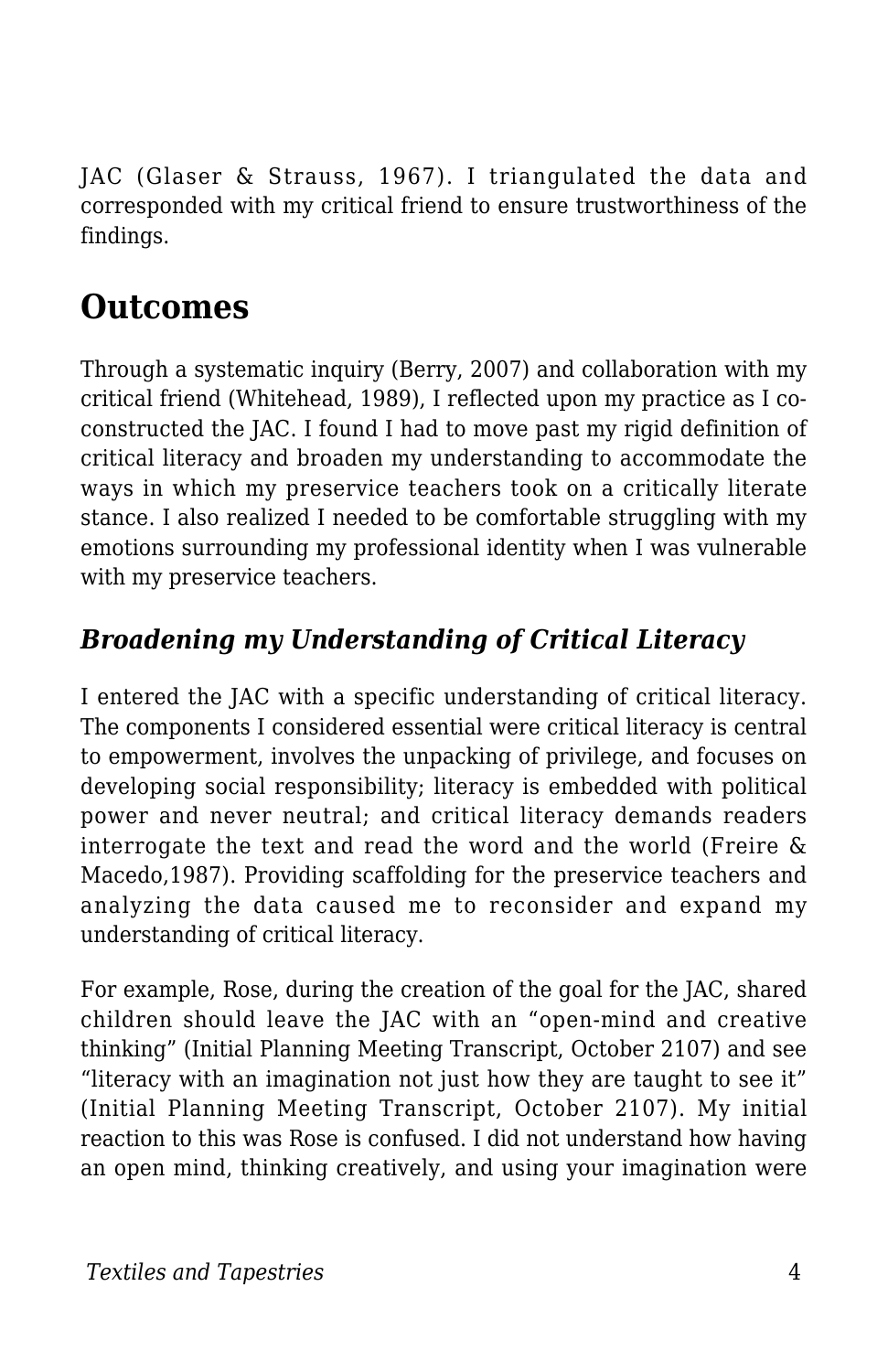tenets of critical literacy. In my journal I wrote, "She seemed confused when creating the prior knowledge chart. Her words were sometimes on target but then she seemed to get lost when she was talking about having an imagination and being creative" (My Journal, October 2017). I was fixated on my understanding.

However, in retrospect, as I coded and discussed the data with my critical friend, I realized Rose shared a profound perspective of critical literacy. She articulated the connection between having an imagination and how it applied to thinking critically about literacy. Her ideas led me to re-look at Greene's work (1988) and the concept of social imagination. The social imagination is the process of envisioning an alternate reality where the current social injustices in society do not exist. It is through imagining one can read texts differently and begin to see a society where the current status quo no longer exists and rather creates ways it can be different. I also discovered Rose's understanding of the importance of having an open mind when interacting with literature describes the process of looking at texts and seeing multiple possibilities when making meaning.

Scaffolding Dory also brought me to another important discovery: becoming critically literate can be an emotional journey. When I was scaffolding her and recording her experiences during the JAC, I did so with a limited lens. I looked at her journey as one of misunderstanding the concept because she only focused on her emotional journey. I was initially under the assumption her emotional experience was not connected to critical literacy as I wrote:

Dory seems to have gone through an emotional experience. Throughout the club she talked about social justice issues with the group that she was not comfortable sharing with other people. Yet she did not seem to grasp the concept of critical literacy. I wonder, if by investigating her emotions concerning social justice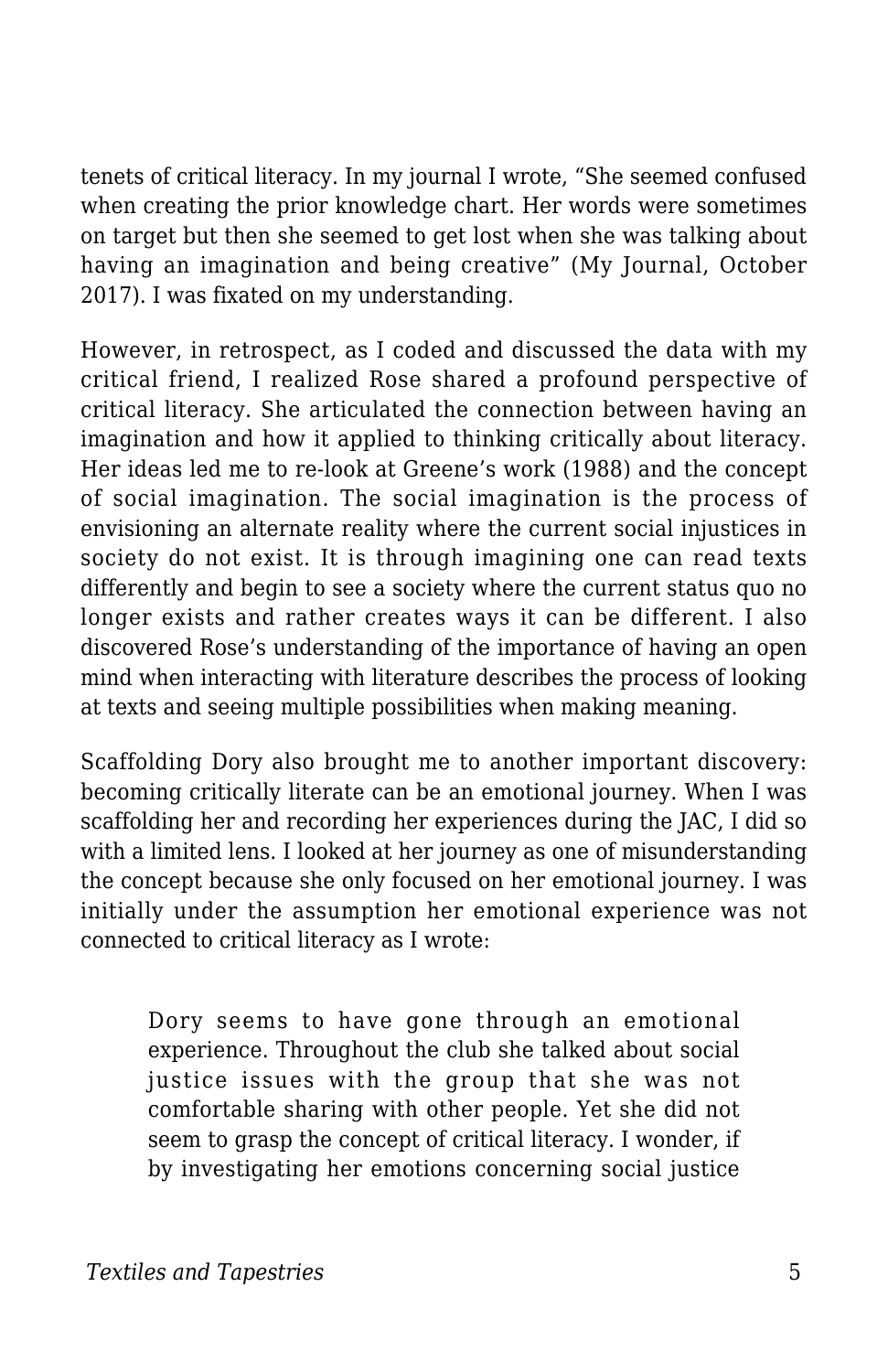issues, could she be becoming ready to think about critical literacy (My Journal, October 2017).

I looked at her emotions as an important part of her journey. Yet, I did not connect her feelings to her learning and developing an understanding of critical literacy. Emotions have long been looked up as separate from cognitive learning. They have been seen as a barrier to developing reasoning or a cognitive understanding (Winans, 2012). Emotions, however, are a different way of knowing one's self and the world we live (Dirkx, 2008). I learned the importance of emotions as a learning tool.

In retrospect, I realize Dory and Rose facilitated my growth as a critical literacy educator by broadening my understanding of critical literacy, and my role as a teacher educator. Through the facilitating process, I learned when co-constructing, I needed to be open to new perspectives.

### *Identity Crisis*

Facilitating the JAC brought feelings of insecurity. I struggled with my teacher educator identity. My insecurity was connected to one specific event from the planning meeting, the discussion concerning how to start the first JAC session. We discussed whether or not to use an example in the introduction.

Rose: Tell them an example. I consider myself Spanish, Brown, I like swimming. Things that represent themselves.

Angela: So, we should give an example. Rose: yeah.

Dory: We could show them a visual? Bianca: A drawing of ourselves.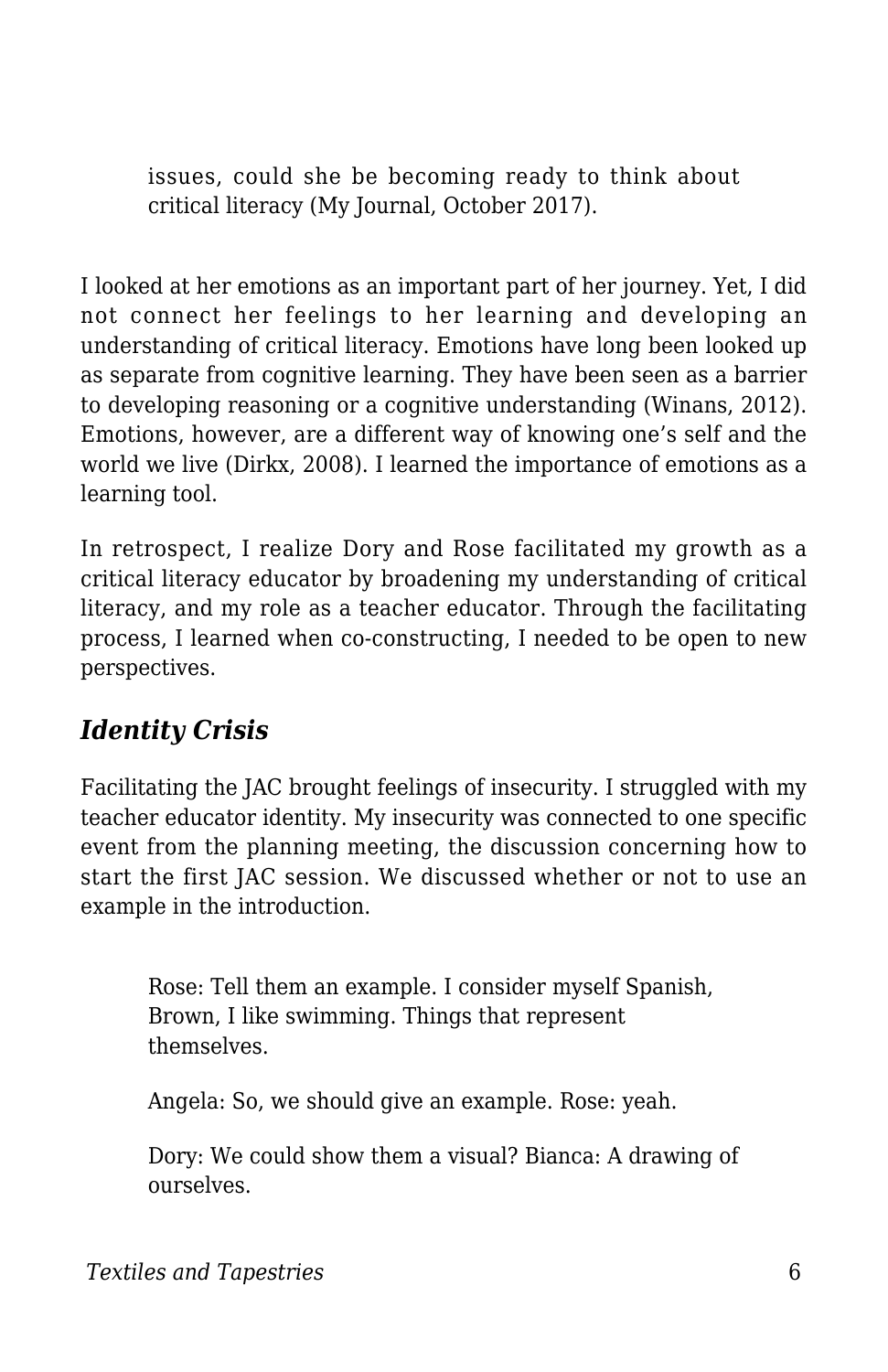Angela: We need to be careful about bringing in our art because it will be more advanced. Children could feel intimidated.

Dory: Oh yeah.

Rose: My art is terrible already. They will be better than I am. Everyone laughed

Angela: Funny, but it is something to think about. If we give them words or show them a picture, we might lead them.

Bianca: We can help them brainstorm their own words. (JAC Planning Meeting Transcription, October 2017)

The conversation, detailed above, was revisited numerous times throughout the JAC. Although in the conversation, I pointed out the need to allow the children to create their own understanding of self, it was looked up as my decision to not include an introduction. The catalyst for the group's focus on the discussion was the first JAC. The goal for the first JAC was as Bianca stated, "Our goal is to see what these children are thinking of themselves and how they perceive themselves" (JAC Planning Meeting Transcription, October 2017).

#### **Figure 1**

*Self Portrait (October 2017)*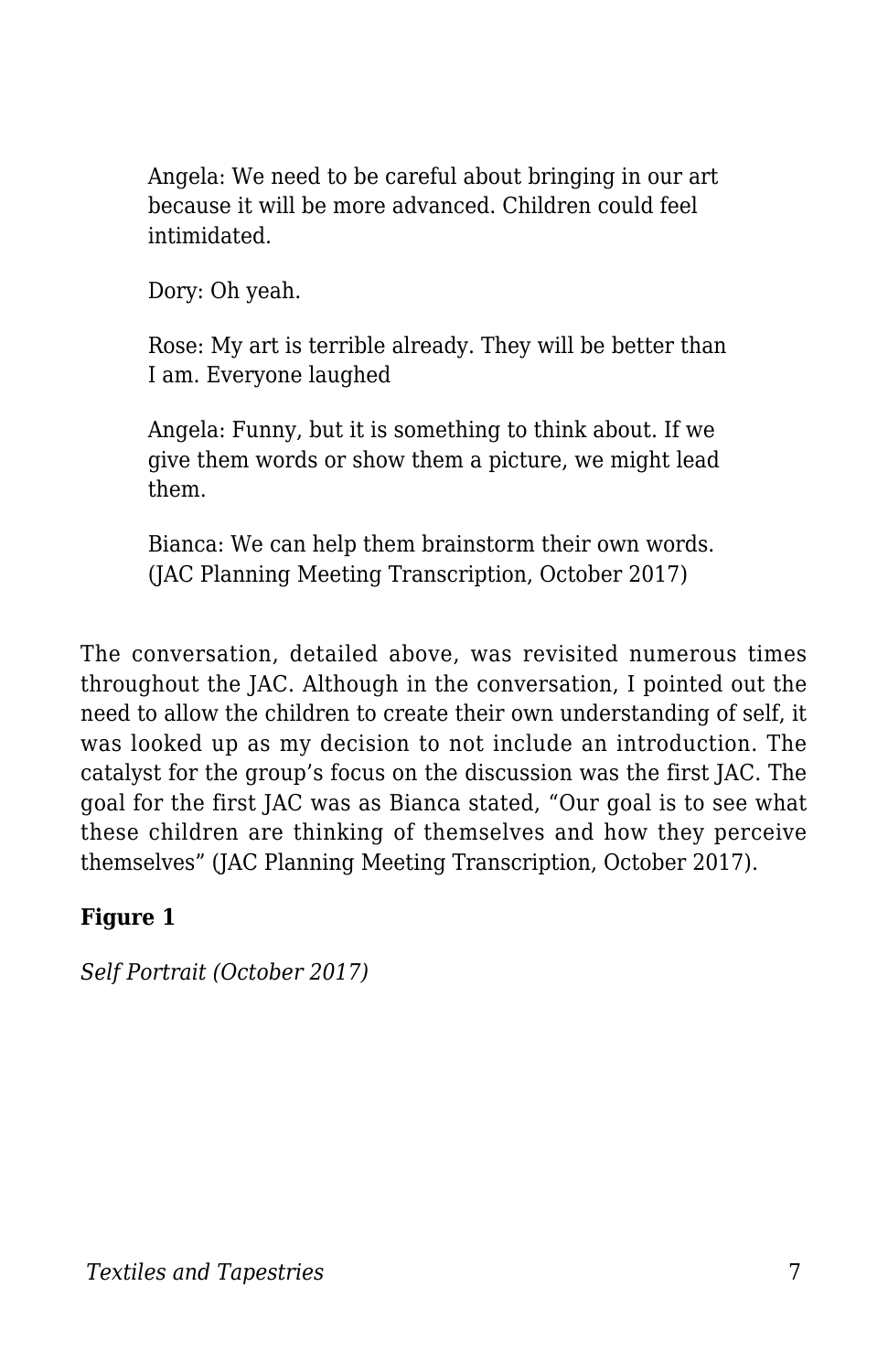

The students all created representations of themselves but were silent when we asked them to share words that described them. Victoria, a five your old girl, created the self-portrait in Figure 1. She shared with the group that "I have long hair. I like rainbows and cupcakes" (JAC Session 1 Transcript, October 2017). She was thinking about what she likes and characteristics of herself such as her long hair. Although the students were creating self-portraits, the preservice teachers' consensus was the first meeting was not successful. In the first post JAC discussion, the preservice teachers shared their feelings.

Angela: How do you think it went? What went well and what could we have done differently?

Rose: Give examples. Describe what we like. Because they missed the whole concept. Dory: It wasn't as easy as I thought it would be.

Rose: I knew it would be hard. Bianca: We need to explain more.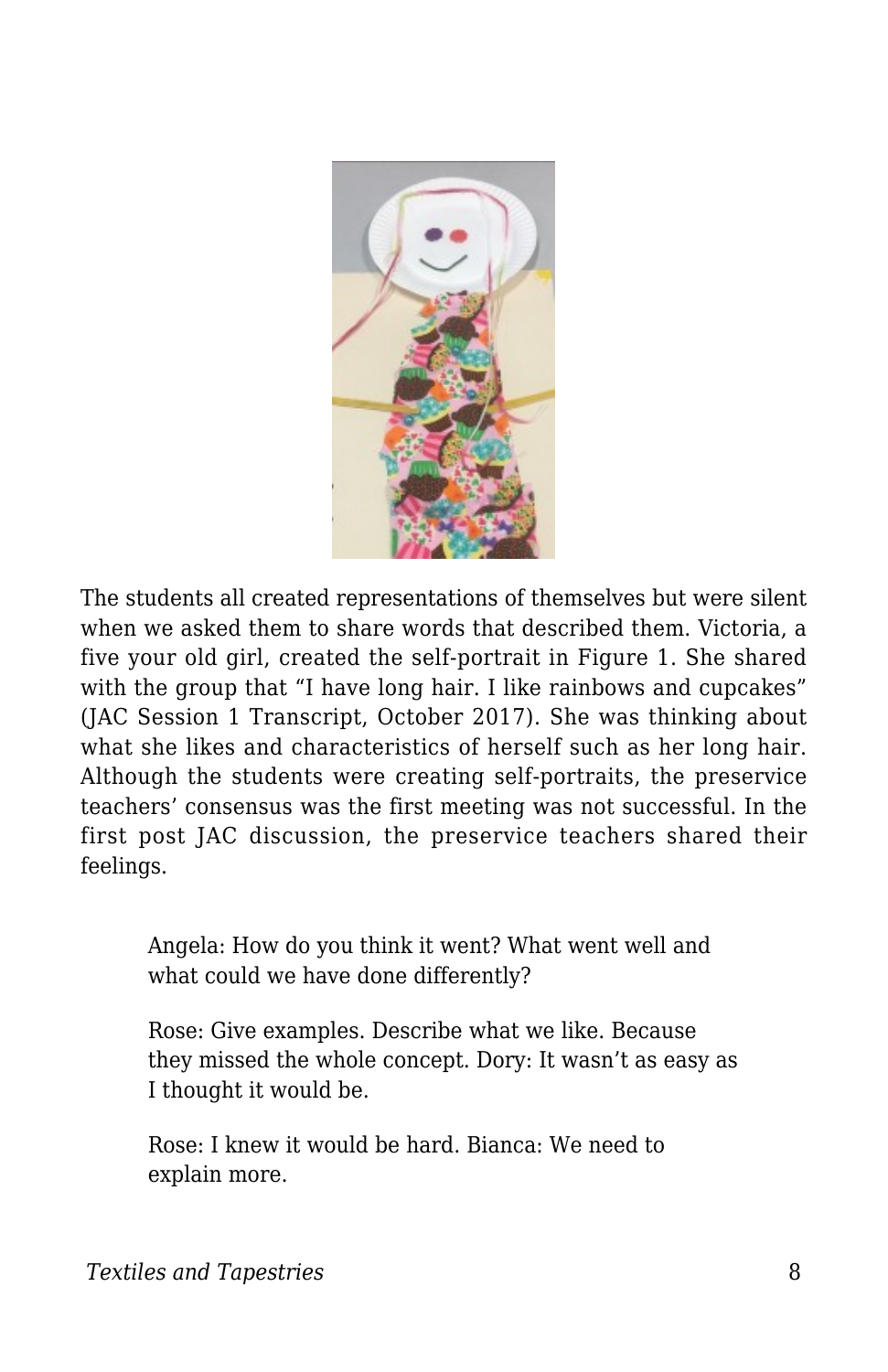Rose: They didn't get it. We need visuals. (Post JAC Session 1, October 2017)

I internalized the preservice teachers' reflections on the first meeting and felt our first JAC session was a failure. I reflected on this in my journal:

I felt overwhelmed by the fact it didn't start well. I started to question if I can do this. I felt everyone thought it went badly because I suggested we don't use a model. My reasoning was I didn't want to lead the children. I wanted them to think. I believe that is still valid but now I am second-guessing myself. (My Journal, September 2017)

The decision not to provide a model came up repeatedly throughout the JAC. The preservice teacher mentioned it in every post JAC discussion meeting. Rose shared, "they are getting the concept because we have an introduction. See" (Post JAC Discussion Session 2 October 2017). Bianca also voiced her thoughts "it worked much better when we had the introduction. Let's make sure we do it again" (Post JAC Discussion Session 3, October 2017). Dory shared with the group, "They got it. They needed the visuals" (Post JAC Discussion Session 4, November 2017). The preservice teachers were able to internalize the importance of using a solid introduction to create a comprehensive lesson. However, I found the subject hard to discuss.

The focus on the decision left me feeling insecure in my role as a teacher educator; a role in which I feel comfortable. I was willing to take responsibility for the decision numerous times. After the first JAC session, I told the group "I think you are right. It would have been helpful to provide them with an example or more of an introduction" (Post JAC Discussion Session 1, October 2017). I knew it was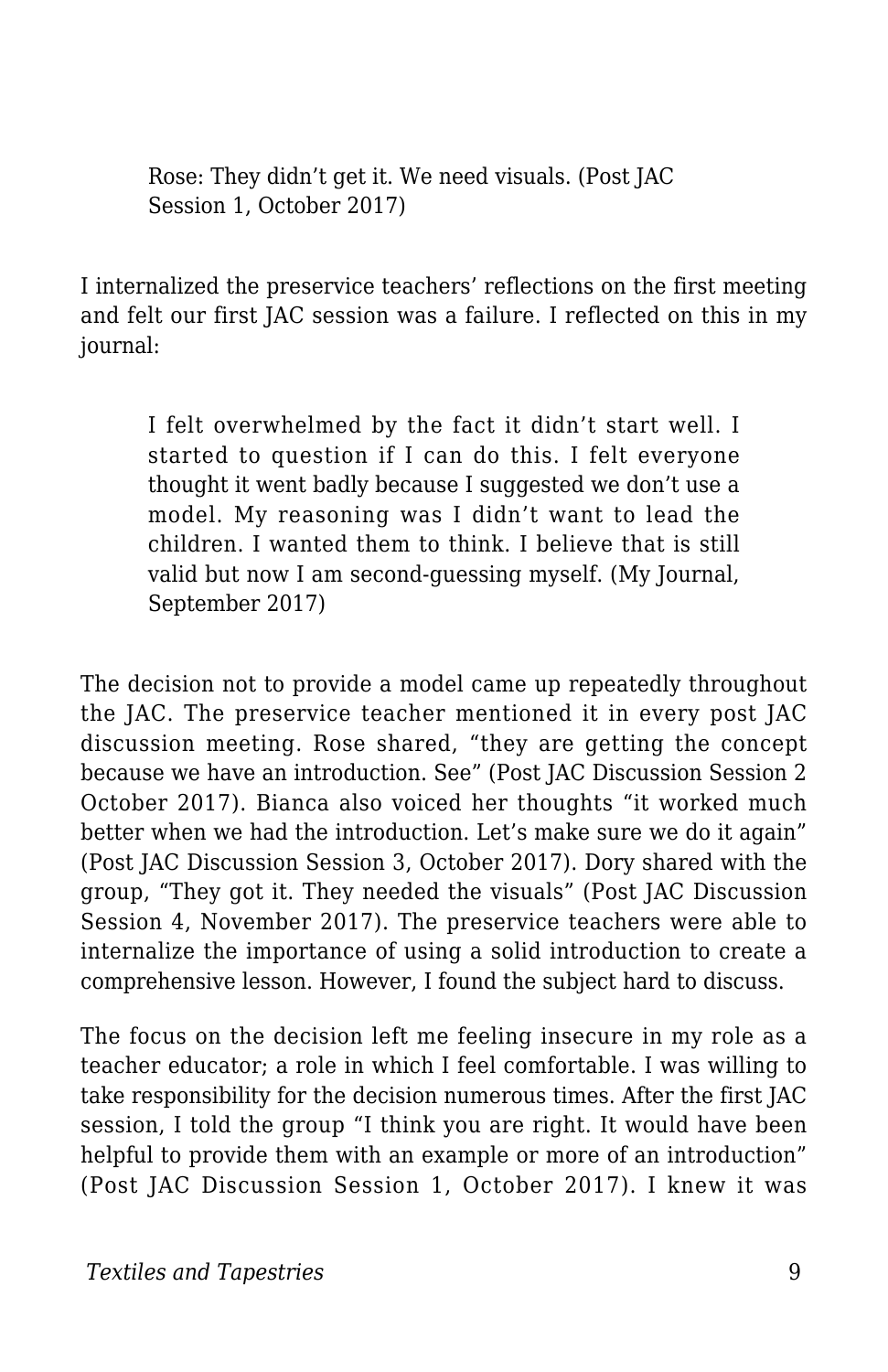important to take responsibility but it left me feeling insecure.

In those moments when I was feeling insecure, I fought the internal battle to continue to co-construct the lesson. Yet through my insecurities, I lost sight of the purpose of the JAC and was focused on my need to appear competent. In my mind, I was holding myself accountable to the traditional role of the teacher educator, the person who had all the answers. It was only after the JAC that I was able to look at my feelings through a different lens. I realized the importance of not only co-constructing the instruction with my preservice teachers but also the teacher educator being allowed to be fallible.

I was comfortable with the preservice teachers struggling and learning. It was when the focus was on me that I felt overwhelmed. I struggled with the perceived flaw in my professional identity. I needed to internalize the importance of the students being active in the process and the possibility of being fallible. I needed to grow as a teacher educator so I could fully engage in the process of coconstruction.

I cannot help but wonder if in order to co-construct with preservice teachers does the teacher educator need to be comfortable being fallible in front of the preservice teachers or will the teacher educator always struggle with the process of being fallible? Although I can verbalize the importance of co-constructing, I found it hard to break out of the normalized expectations of the teacher educator; the person who is all-knowing.

The process of struggling and admitting my perceived failure was a turning point for the preservice teachers. It was in that moment that the preservice teachers were claiming a seat at the table as educators. They were using their voices to express their understanding of teaching. Following the conversation, the preservice teachers were more active in the planning meeting. At the time, I did not understand the preservice teachers' need to claim a spot. I was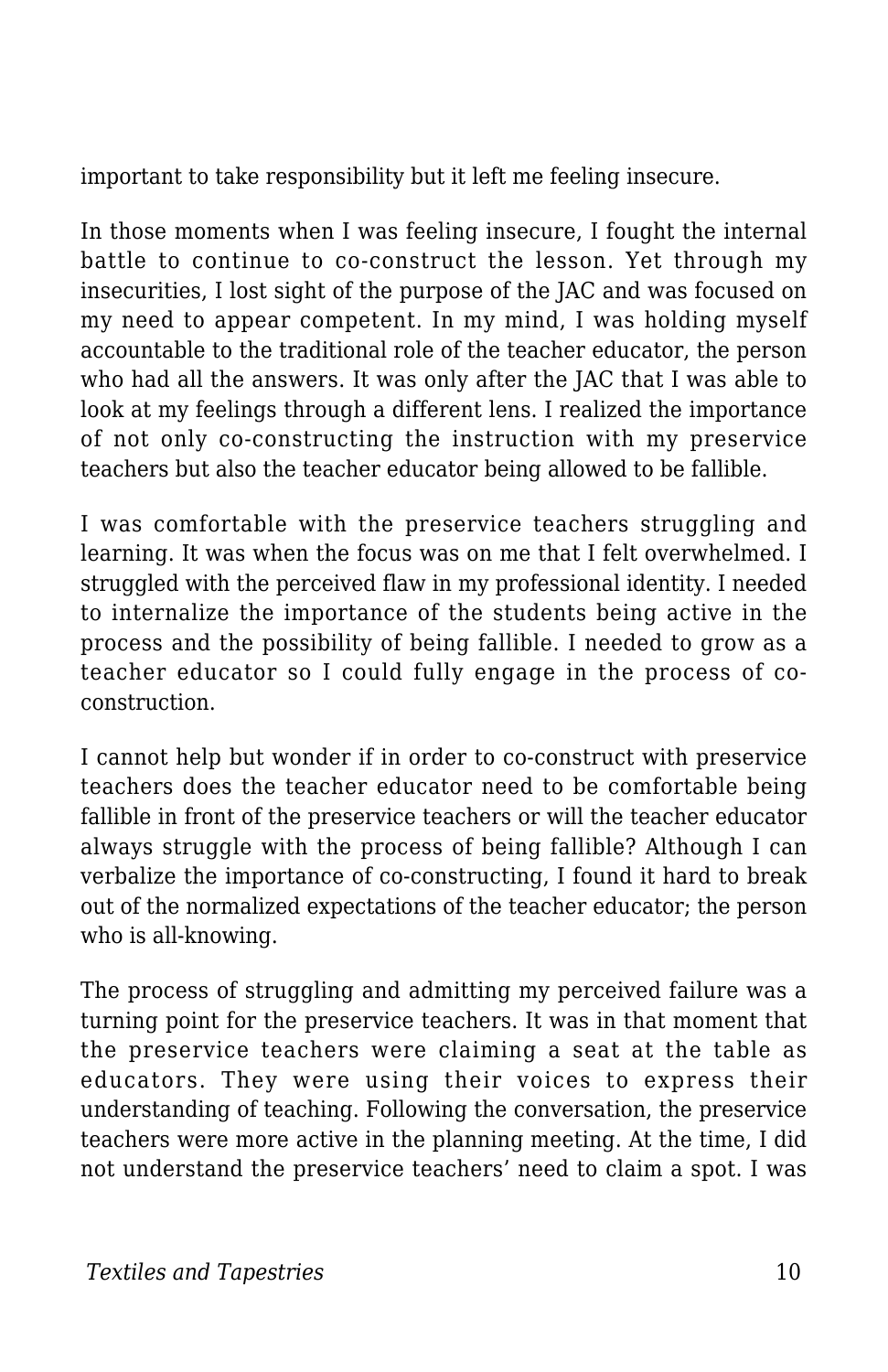immersed in my own feelings of self-doubt. This lasted throughout the entire JAC: "I felt uncomfortable when the introduction of the material was brought up. It wasn't discussed in depth but it made me feel insecure about my teaching. I felt vulnerable" (My Journal, October 2017). I was feeling very insecure in my identity as a teacher educator. This continued throughout the entire JAC. After the last session I wrote in my journal:

Is it bad to say I am tired of talking about the first planning and club meeting in every planning session? Rose brought it up again. Yet at the same time, she also talked about not leading students. It made me think it was more about asserting themselves than honing in on a big mistake I made. (My Journal, December 2018)

I realized in retrospect I was comfortable with the preservice teachers being in the process of becoming critical literacy educators only when they deemed my contribution a success.

My need to be considered competent was clear during the planning meeting for the third JAC planning meeting. I suggested using kidslike-us dolls to introduce the topic. Kids-like-us dolls are dolls, which are used to help teachers do social justice work with children. The dolls are given a persona and are used to tell a story. An example of a story is: I am sad because children are making fun of me because of my skin color. The teacher will then facilitate the conversation with the children as they work towards providing suggestions and support to the doll. The activity helps children develop empathy, become advocates for social justice, and learn how to stand up for themselves (Whitney, 2002).

After the third and fourth sessions where we used the dolls as an introduction, the preservice teachers were excited about the success of the activity.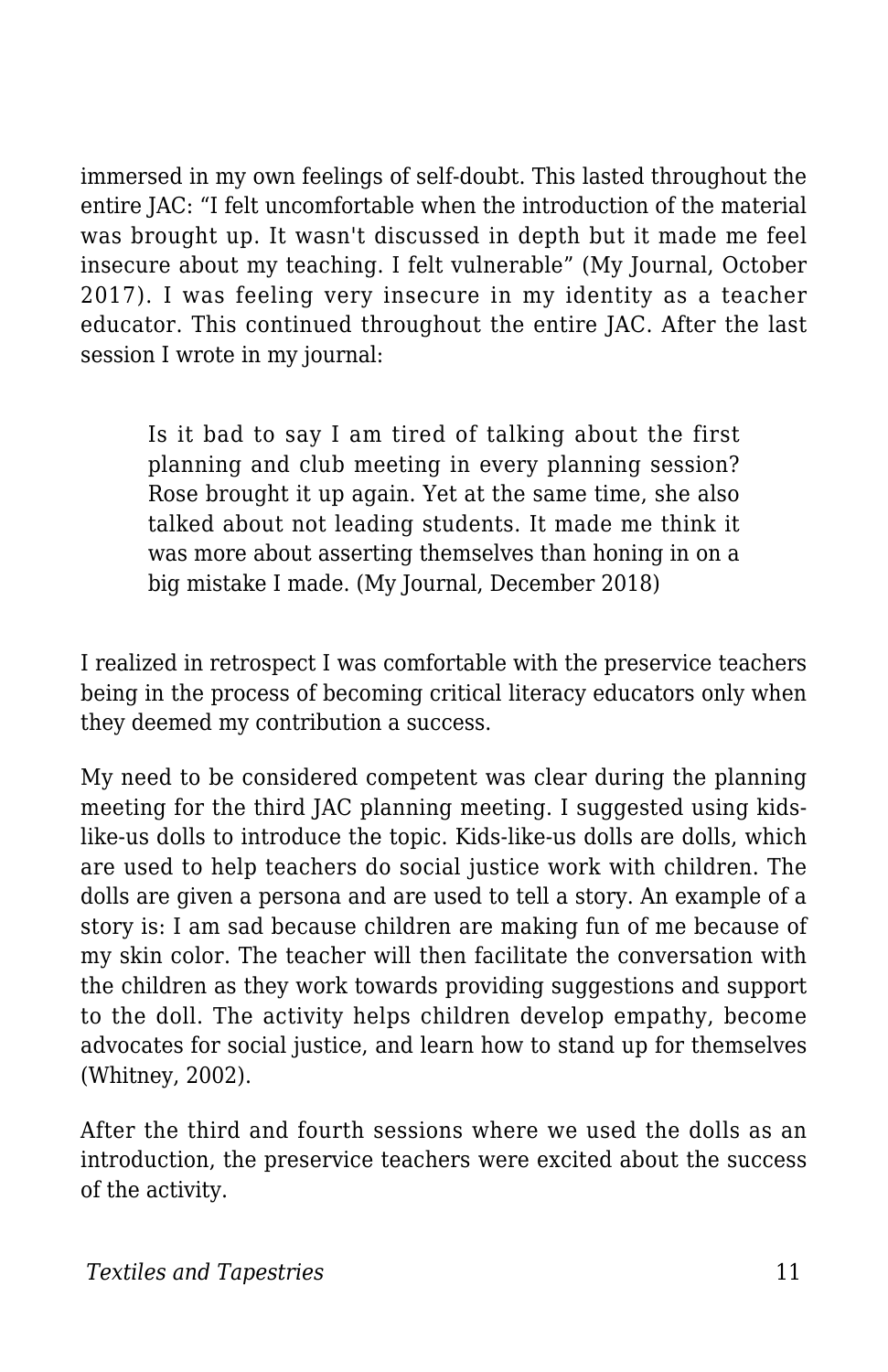#### **Figure 2**

*Tiffany the Doll (October 2017)*



We used the doll, Tiffany, as seen in Figure 2 in the third and fourth sessions. The story we told was Tiffany went shopping with her mother and wanted a sugary cereal because it had a prize inside. After the session, the preservice teachers shared their thoughts during the post JAC meeting.

Dory: Using the story helped. I think they got it. Angela: I think they did. What did you think?

Bianca: I did. They go grocery shopping and they can relate to baby Tiffany (the doll). They go down the aisles and picking things they want and they can relate to not getting. (Post JAC Discussion Session 4, November 2017)

The doll, Tiffany, in the fourth session was used to tell a story of a girl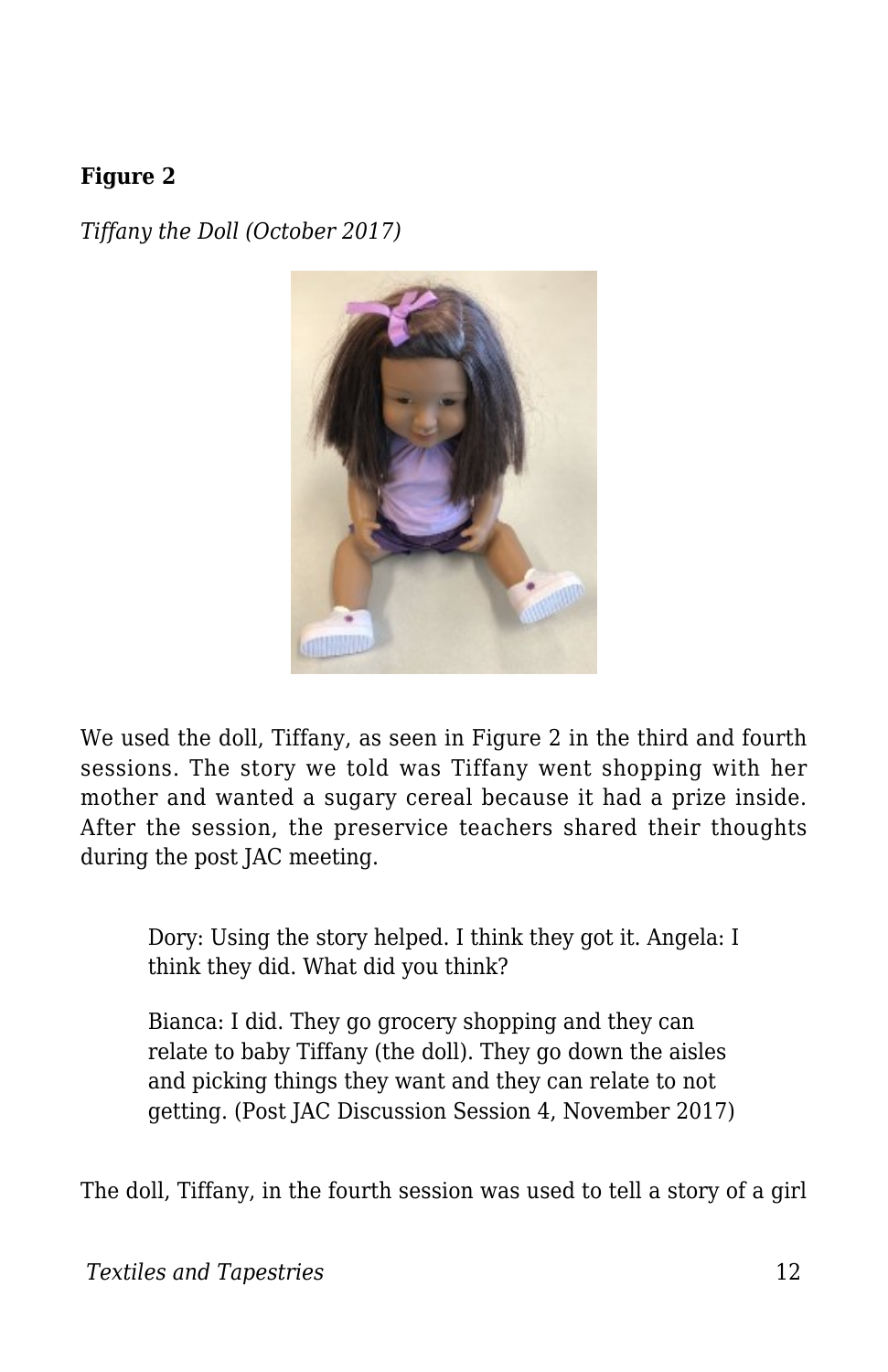who wanted to get a toy in the toy store but her mother told her it was for boys. The doll started to cry. The children were able to problematize the doll's experience. During the post sessions, the preservice shared their thoughts,

Rose: They are getting the concept of it. When I was doing the power point and the doll with them, I didn't even have to ask the questions were liked boom.

Dory: The doll helped. Angela: I agree.

Bianca: The doll helped the kids connect to the concept. (Post JAC Discussion Session 4, November 2017)

The use of the dolls facilitated the children connecting to the activities in a deeper way. It also provided me with a sense of security in my role as a teacher educator. In my journal, I wrote "the preservice teachers were excited about the doll story today. It made me feel good to see how the doll story helped the children" (My Journal, October 2017). My expression of feeling good reflects my need to move past my deemed failure and gain a sense of balance in my role as a teacher educator. It was my way of reclaiming my professional identity and feeling competent. However, I needed to let go of the traditional role of the teacher educator as the person with all the answers and realize the importance of co-constructing both in practice and emotionally.

During the planning of the fifth JAC session, the preservice teachers brought up the topic of the first session again and in the conversation, I used the doll idea to change the subject and to redeem myself in their eyes. The following conversation occurred:

Angela: I think Rose's idea really made a lot of sense. In the beginning we did not give them enough of an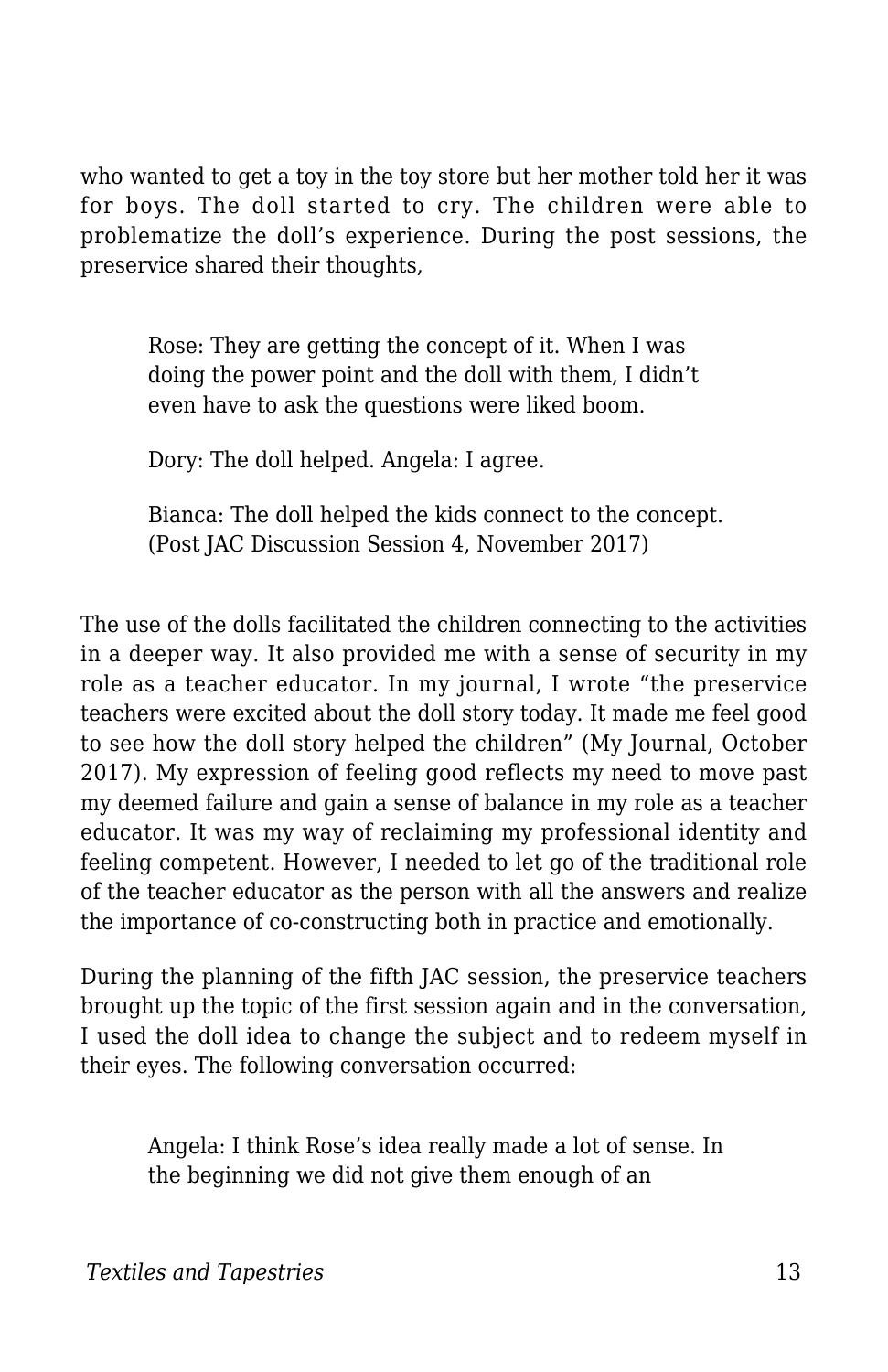example.

Rose: Yeah.

Angela: Okay yes you are right.

Rose: My education courses are coming together (Bianca laughs.). I am learning a lot. Angela: They really are.

Rose: Yeah, I know.

Angela: You should be proud of that but I think then bringing the doll makes it so real to them.

(Planning Meeting JAC Session 5, November 2017)

In this conversation, I was not only acknowledging the importance of Rose's contribution I was also trying to regain my footing. By saying "you should be proud of that but I think then bringing the dolls makes it so real" (Planning Meeting JAC Session 5, November 2017), I was trying to taking ownership of a successful idea and therefore, reclaiming my status as a competent teacher educator. This revelation, upon reflection, can be framed as somewhat problematic because instead of dedicating myself to the process I was struggling with my need to feel competent.

As I reflect on the experience, I realize the importance of the preservice teachers finding their voices in the JAC. I also think my focus on the initial JAC session was my personal struggle. The preservice teachers discovering the importance of using visuals to make the activity accessible to the children is an important educational strategy. They also learned it takes multiple exposures for the students to begin to think critically about literacy. It is the process of planting a seed. It was my insecurity that stopped me from being able to see the value in it and focus on my vulnerability as a teacher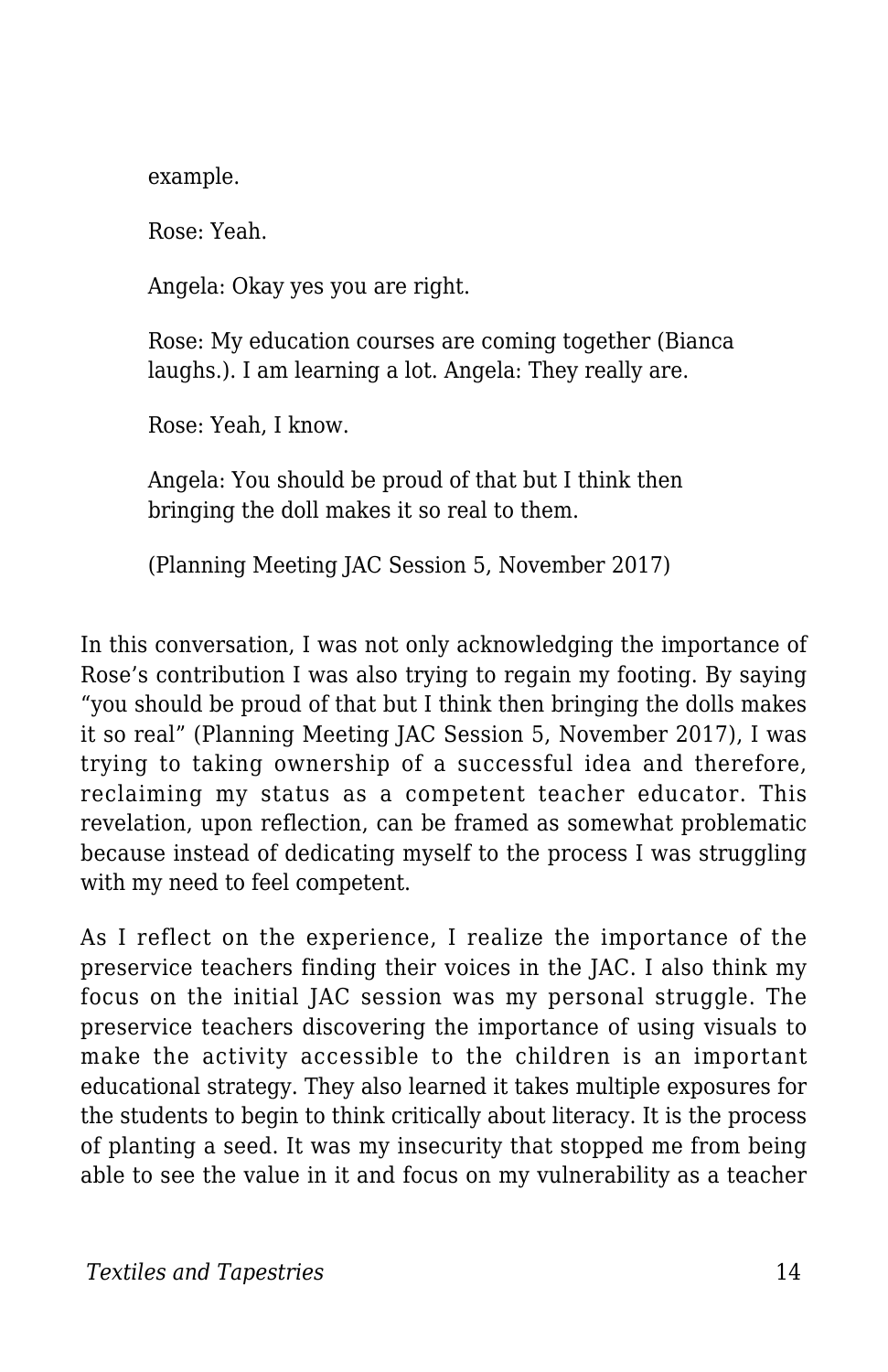educator. Even though my contribution to using the doll stories was highly valued by the preservice teachers, I was not able to completely feel secure in my role. In retrospect, feeling insecure is part of the process of engaging in a new challenge, and in order to truly coconstruct, I need to not only process my insecure feelings but realize the importance of them and how they contribute to my development as a teacher educator. I have begun to consider the importance of not only of vulnerability but also of processing those feelings. Although I connected with my critical friend, I did not choose to share my feelings of vulnerability. I have learned although I struggle with vulnerability it is an important part of the process but not just acknowledging it but also working through it is essential to my development as a teacher educator.

# **Conclusion**

My journey to becoming a critical teacher educator was twofold. First, I struggled with vulnerability. I learned that my vulnerability was essential to the preservice teachers' learning how to enact critical literacy in the JAC and part of the process. It was essential that I processed those feelings of vulnerability so I could continue to grow as a teacher educator.

Second, I struggled as I initially deemed Rose and Dory's contributions to the JAC as falling short of my rigid definition of critical literacy. Looking back and reconsidering their contributions I realized in order to be a critical literacy teacher educator, I needed to give the preservice teachers the ability to create their own understanding of critical literacy rather than expect them to assimilate my understanding as their own. When I opened my mind to their perspectives, I was able to grow as a critical literacy educator. This has left me thinking about the role of the lived experience (Dewey, 1997) in the growth of teacher educators. Not only did my preservice teachers learn through the lived experience but I also grew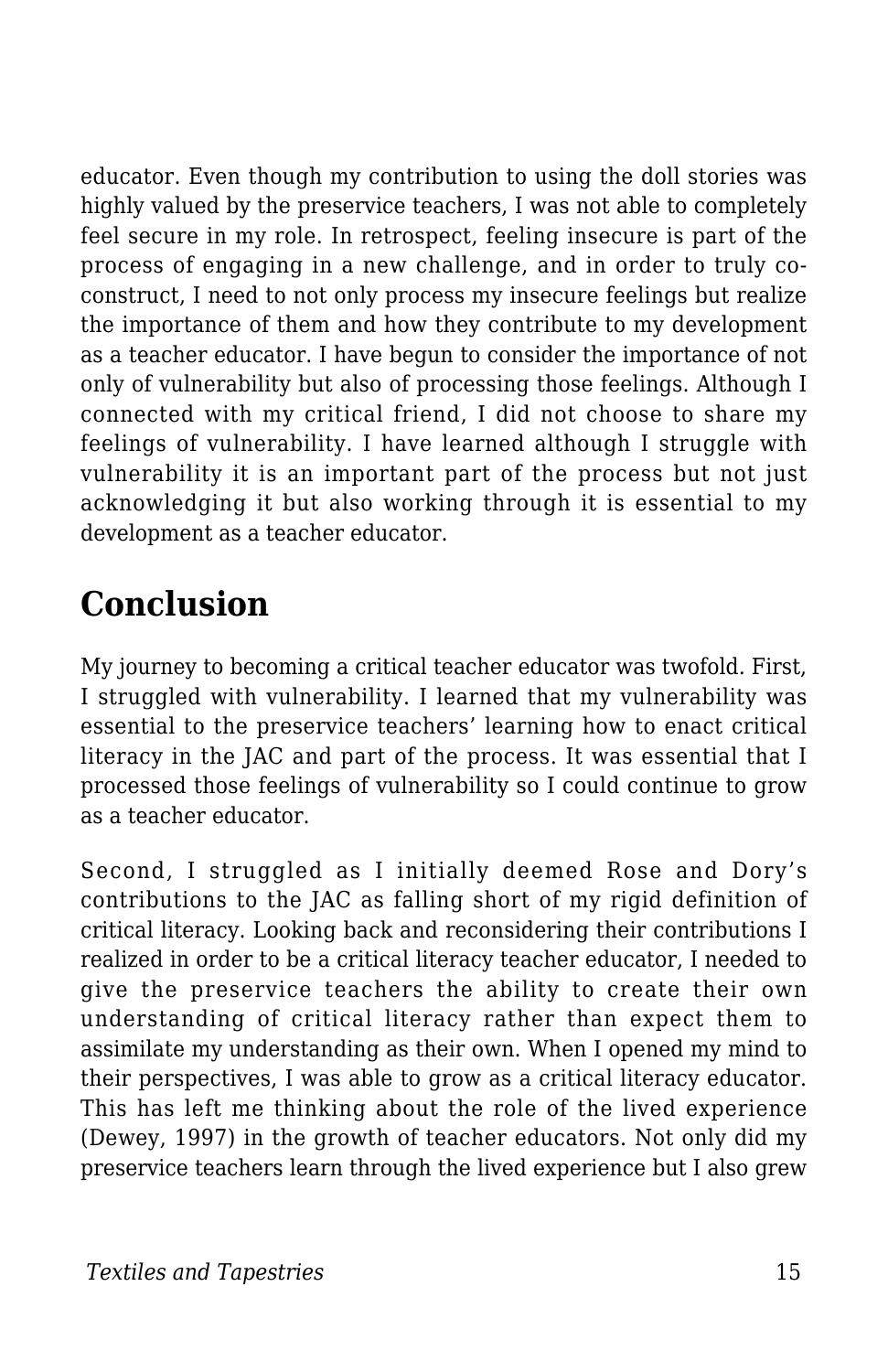as a teacher educator through both the lived experience and engaging in reflective practice. I needed to wrestle with wanting to have all the answers and work towards engaging in the process of co-construction

without becoming involved in an inner battle to be perceived as competent. Through reflecting on my lived experience, I have a new understanding of the emotional work I need to continue to do in order to grow as an educator.

This study is significant to teacher educators in two ways. It emphasizes the importance of battling emotions and questioning one's theoretical understandings when co-teaching with preservice teachers. It also points to the importance of acknowledging and using emotions as a learning tool in the process of supporting preservice teachers as they investigate the concept of critical literacy. By documenting the process of co-facilitating the JAC and being vulnerable, I interrogated and expanded my theoretical framework and practice.

### **References**

Arthur, L. (2001). Popular culture and early literacy learning. *Contemporary Issues in Early Childhood*, 2(3), 295. Simon and Schuster.

Berry, A. (2007). *Tensions in teaching about teaching: Understanding practice as a teacher educator*. Springer.

Bullough, R. V., & Pinnegar, S. (2001). Guidelines for quality in autobiographical forms of self- study research. *Educational Researcher, 30*(3), 13-21.

Dewey, J. (1997). *Experience in education.* Simon & Schuster.

Dirkx, J. (2008). The meaning and role of emotions in adult learning.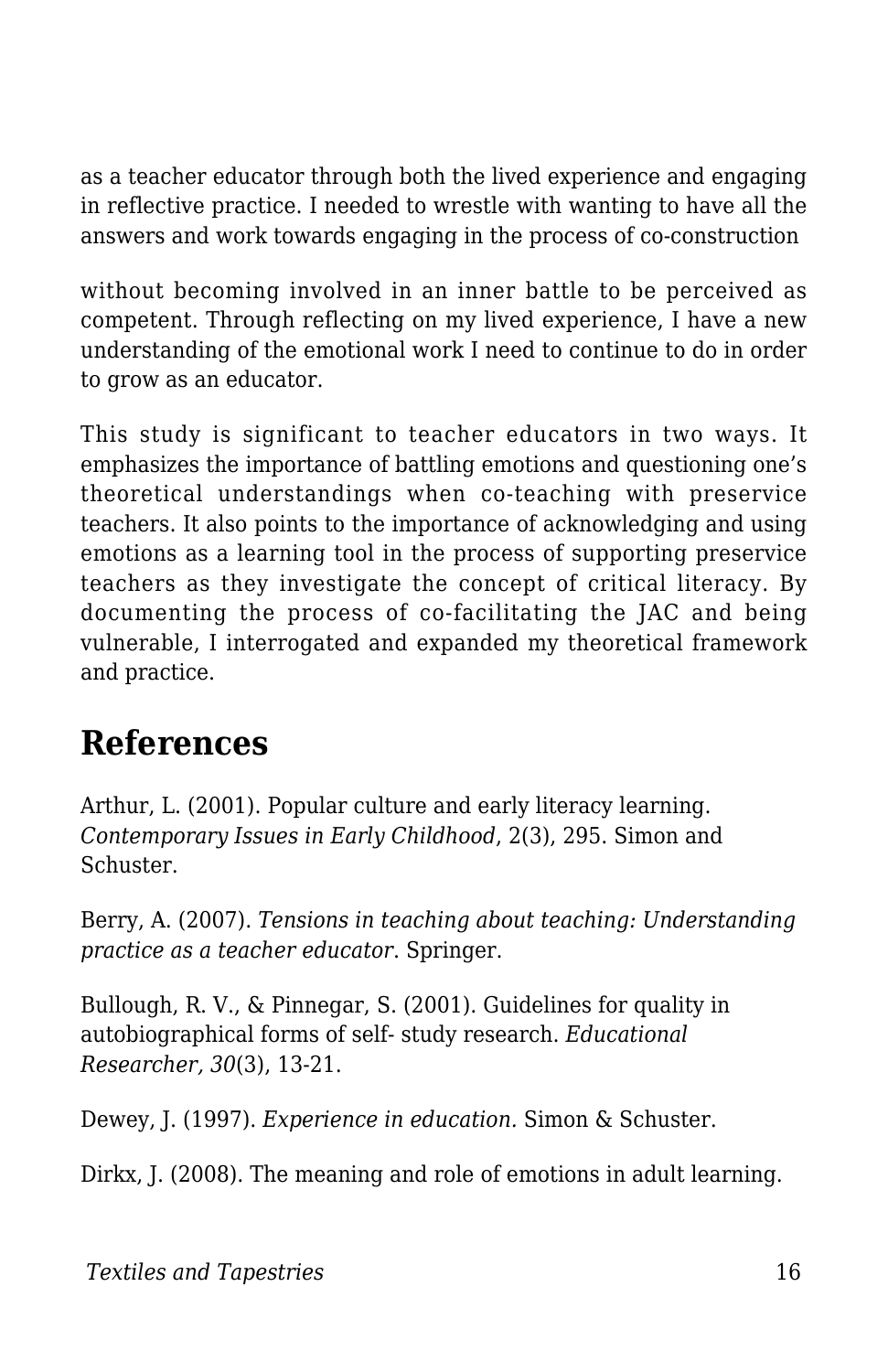*New Direction for* Adult *and Continuing Education*, *2008*(120);7-18.

Freire, P. (1972). *Pedagogy of the oppressed*. Penguin.

Freire, P. (1985). *The politics of education: Culture, power, and liberation*. Hadley, Bergin & Garvey.

Freire, P. & Macedo, D. (Eds.) (1998). *The Pablo Freire reader*. The Continuum Publishing Company. The dialectic of freedom.

Harste, J. (2014). The art of learning to be critically literate. *The Arts in Language Arts, 92*(2); 90-102.

Mosley, M. (2010). Becoming a literacy teacher: approximations in critical literacy teachings. *Teacher Education*, 21(4), 403-425.

Nilsson, P. & Loughran, J. (2012). Exploring the development of preservice science elementary teachers' pedagogical content knowledge. *Journal of Science Teacher Education*, 23(7), 699-721.

Skerrett, A (2010). Teaching Critical Literacy for Social Justice. *Action in Teacher Education*, 31(4), 54-65, DOI: 10.1080/01626620.2010.10463535

Winans, A. (2012). Cultivating Critical Emotional Literacy: Cognitive and Contemplative Approaches to Engaging Differences. Approaches to Engaging Difference. *College English* 75(2);150-170.

Whitney, T. (2002). *Kids like us: Using persona dolls in the classroom.* Redleaf Press.

Wolfe, P. (2010). Preservice teachers planning critical literacy teaching. *English Education*, 368- 390.